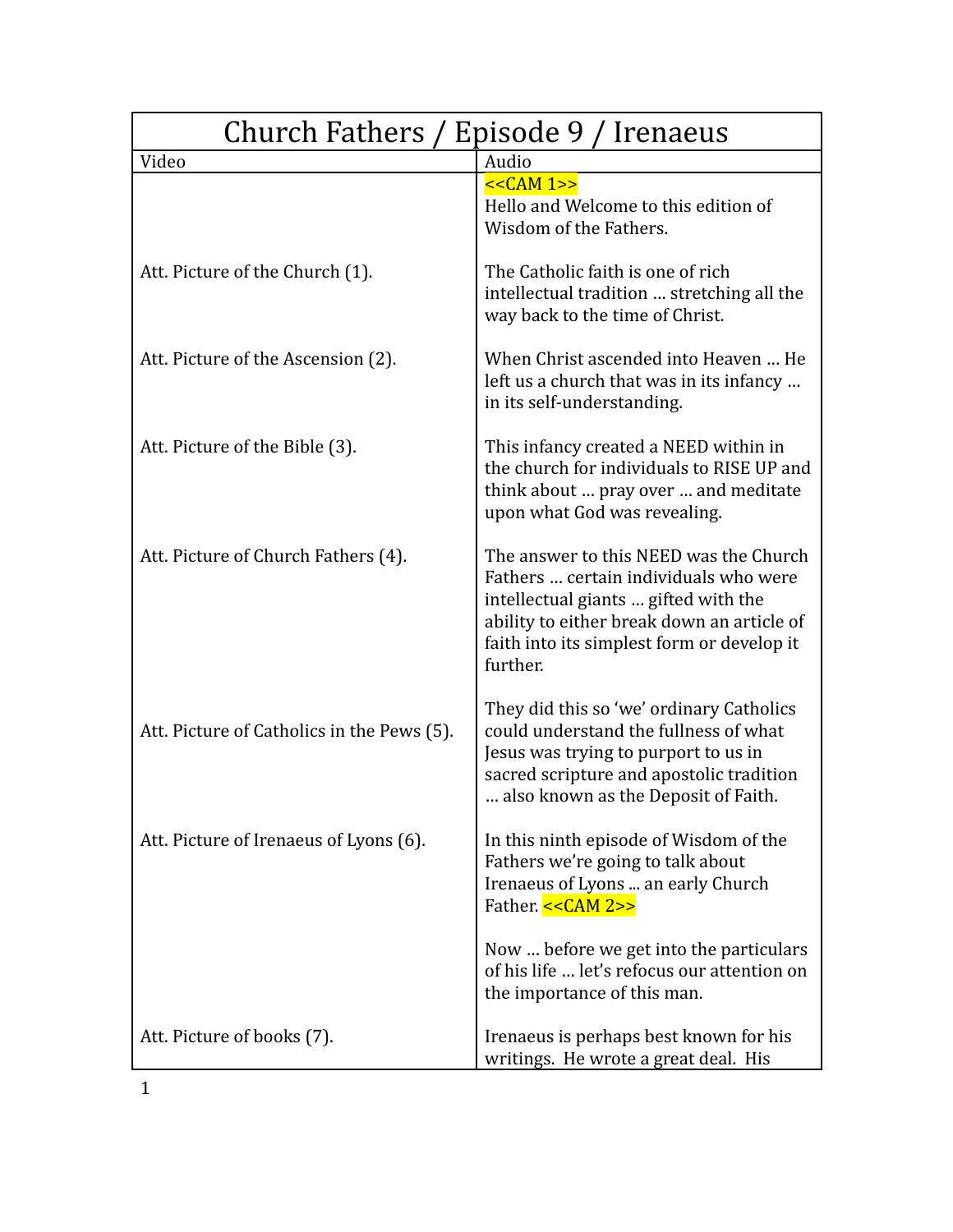| Att. Type on "On the Detection and     | most famous work is called  "On the                                                                                                                                                                                                                                                                                                                         |
|----------------------------------------|-------------------------------------------------------------------------------------------------------------------------------------------------------------------------------------------------------------------------------------------------------------------------------------------------------------------------------------------------------------|
| Overthrow of the so-called Gnosis".    | Detection and Overthrow of the So-                                                                                                                                                                                                                                                                                                                          |
|                                        | Called Gnosis"  normally referred to as,                                                                                                                                                                                                                                                                                                                    |
|                                        | "Against Heresies." The purpose of this<br>book is to refute the teachings of various                                                                                                                                                                                                                                                                       |
|                                        | Gnostic groups.                                                                                                                                                                                                                                                                                                                                             |
|                                        |                                                                                                                                                                                                                                                                                                                                                             |
|                                        | As a side note  Gnosticism purported<br>that the world was fashioned and<br>governed by the Demiurge a lesser<br>god and that Jesus was merely an<br>ambassador of a distant supreme being.<br>As a result  the gnostics believed that<br>esoteric erudition enabled the<br>redemption of the human spirit. In other<br>words  the doctrine of salvation by |
|                                        | knowledge. $<<CAM 1>>$                                                                                                                                                                                                                                                                                                                                      |
| Att. Picture of Irenaeus (8).          | In opposition to this idea  Irenaeus<br>maintained that the Gospel message is                                                                                                                                                                                                                                                                               |
|                                        | for everyone. He went on to say, "If<br>Christ did have a special secret teaching                                                                                                                                                                                                                                                                           |
|                                        | to whom would He entrust it? Clearly                                                                                                                                                                                                                                                                                                                        |
|                                        | to His disciples  to whom he spoke                                                                                                                                                                                                                                                                                                                          |
|                                        | without reservation. And was the                                                                                                                                                                                                                                                                                                                            |
|                                        | teaching of the Twelve different from                                                                                                                                                                                                                                                                                                                       |
|                                        | that of Paul? Here the Gnostics have<br>tried to drive a wedge between Paul and                                                                                                                                                                                                                                                                             |
|                                        | the Apostles  but Peter writes of Paul in                                                                                                                                                                                                                                                                                                                   |
|                                        | the highest terms  as one whose                                                                                                                                                                                                                                                                                                                             |
|                                        | teaching is authentic. Again  we find                                                                                                                                                                                                                                                                                                                       |
|                                        | Paul saying to the elders of the church at                                                                                                                                                                                                                                                                                                                  |
|                                        | Ephesus  that he has declared to them                                                                                                                                                                                                                                                                                                                       |
|                                        | the whole counsel of God. Where<br>then  do we look for Christ's authentic                                                                                                                                                                                                                                                                                  |
|                                        | teaching? In the congregations that were                                                                                                                                                                                                                                                                                                                    |
|                                        | founded by the apostles  who set                                                                                                                                                                                                                                                                                                                            |
|                                        | trustworthy men in charge of them                                                                                                                                                                                                                                                                                                                           |
|                                        | and charged them to pass on the                                                                                                                                                                                                                                                                                                                             |
|                                        | teaching unchanged to future                                                                                                                                                                                                                                                                                                                                |
|                                        | generations through carefully chosen<br>successors."                                                                                                                                                                                                                                                                                                        |
| Att. Picture of the New Testament (9). | In his five volume work on Gnosticism                                                                                                                                                                                                                                                                                                                       |
|                                        | Irenaeus cites a number of sources such                                                                                                                                                                                                                                                                                                                     |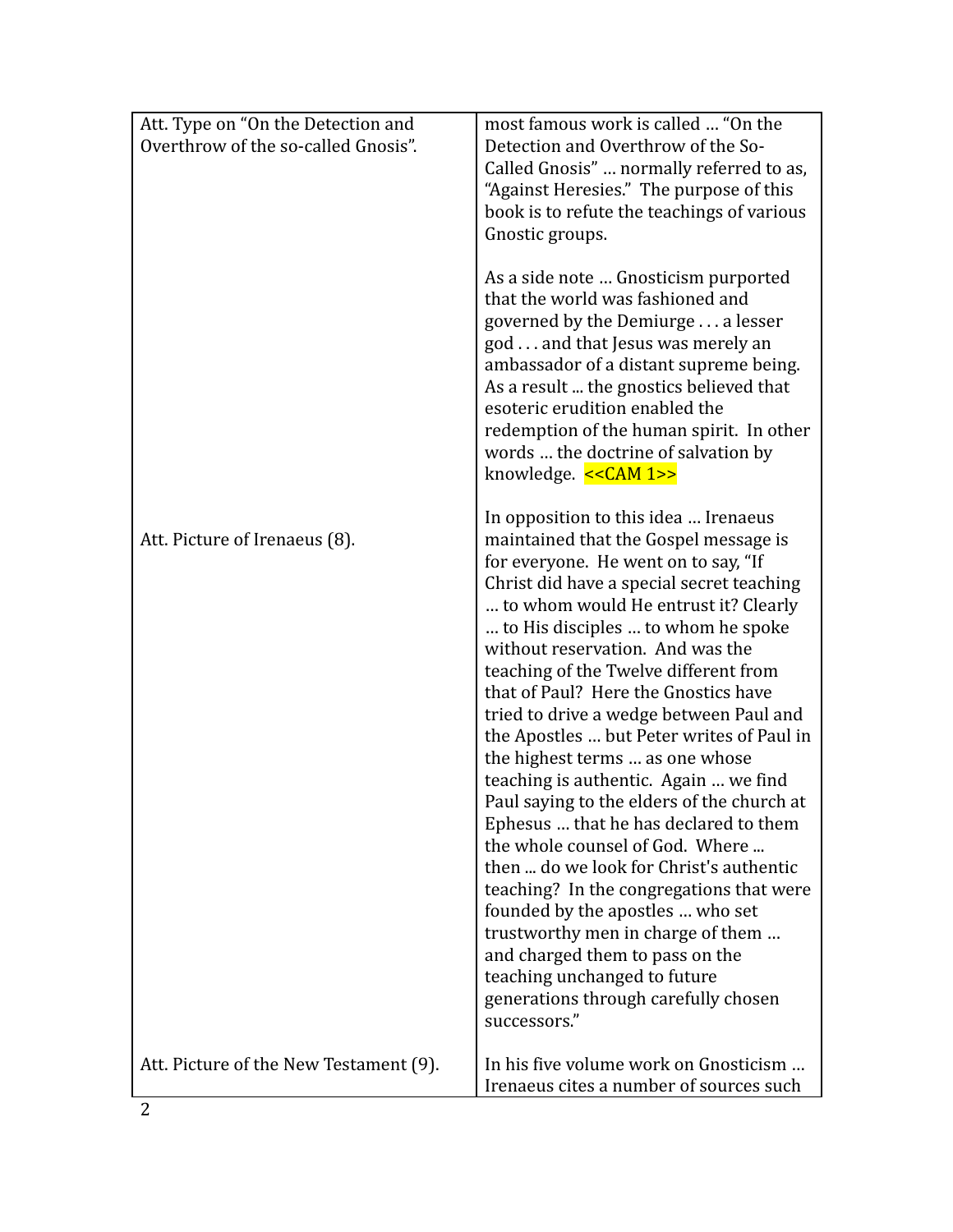| Att. Picture of Irenaeus (6).<br>Att. Picture of Matthew, Mark, Luke, and<br>John $(10)$ . | as the New Testament canon  as well as<br>works from the Apostolic Fathers<br>FIRST Clement and the Shepherd of<br>Hermas  however he makes no<br>references to Philemon  SECOND Peter<br>THIRD John and Jude  which isn't<br>astonishing  since the canon of the Holy<br>Scriptures has not yet been set.<br>Irenaeus was the first Christian writer to<br>list all four of the canonical Gospels as<br>divinely inspired.                                                                                                                                                  |
|--------------------------------------------------------------------------------------------|------------------------------------------------------------------------------------------------------------------------------------------------------------------------------------------------------------------------------------------------------------------------------------------------------------------------------------------------------------------------------------------------------------------------------------------------------------------------------------------------------------------------------------------------------------------------------|
|                                                                                            | The Life of St. Irenaeus of                                                                                                                                                                                                                                                                                                                                                                                                                                                                                                                                                  |
|                                                                                            | Lyons                                                                                                                                                                                                                                                                                                                                                                                                                                                                                                                                                                        |
| Att. Picture of Irenaeus (8).                                                              | $<<CAM 2>>$<br>St. Irenaeus was born in 130 A.D. He<br>lived in a town called Smyrna in Asia<br>Minor. He was brought up in a Christian<br>family.                                                                                                                                                                                                                                                                                                                                                                                                                           |
| Att. Picture of Marcus Aurelius (11).                                                      | Irenaeus was a priest of the Church of<br>Lyons. In 161 through 180  the Roman                                                                                                                                                                                                                                                                                                                                                                                                                                                                                               |
| Att. Picture of Pope Eleuterus (12).                                                       | Emperor  Marcus Aurelius<br>persecuted the clergy. In 177  the<br>clergy of Irenaeus area sent him to Rome<br>with a letter to Pope St. Eleuterus<br>concerning the heresy of Montanism.                                                                                                                                                                                                                                                                                                                                                                                     |
|                                                                                            | As a side note  Montanism was an early<br>Christian movement of the late 2nd<br>century  later referred to by the name<br>of its founder  Montanus. It originated<br>in Phrygia  a province of Asia Minor<br>and spread throughout the region.<br>Although it came to be known as a<br>heresy  the movement held similar<br>views about the basic tenets of Christian<br>doctrine  to those of the wider<br>Christian Church. It was a prophetic<br>movement that called for a reliance on<br>the spontaneity of the Holy Spirit  and<br>a more conservative personal ethic. |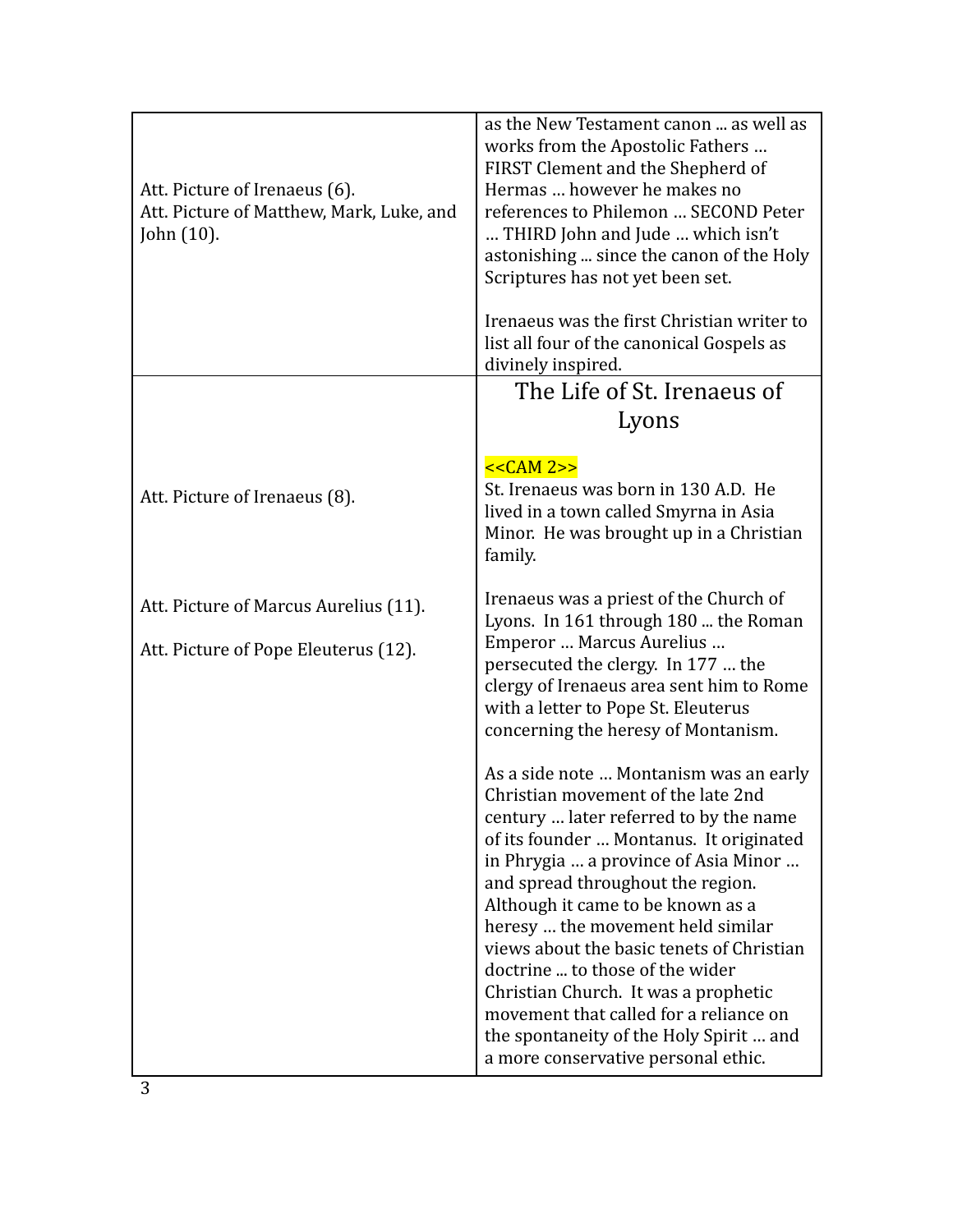|                                                                                            | << <b>CAM</b> 1>>                                                                                                                                                                                                                                                                                                                                                                         |
|--------------------------------------------------------------------------------------------|-------------------------------------------------------------------------------------------------------------------------------------------------------------------------------------------------------------------------------------------------------------------------------------------------------------------------------------------------------------------------------------------|
| Att. Picture of Irenaeus (6).<br>Att. Picture of St. Pothinus (13).                        | When St. Irenaeus was in Rome  a<br>massacre broke out in Lyons. Many<br>Christians were martyred including the<br>bishop. Returning to the city  Irenaeus<br>succeeded the martyred Saint Pothinus<br>and became the second Bishop of Lyons.                                                                                                                                             |
|                                                                                            | After Irenaeus assumed his role as<br>bishop  religious persecution ceased.<br>He then divided his activities between<br>the duties of a pastor and that of a<br>missionary. $<<CAM 2>>$                                                                                                                                                                                                  |
| Att. Picture of Irenaeus (8).                                                              | In 202 A.D.  St. Irenaeus passed away in<br>Lyons, France. He is known as an<br>apologist  and his writings were<br>formative in the early development of<br>Christian theology. He emphasized the                                                                                                                                                                                        |
| Att. Chair of Peter (14).                                                                  | traditional elements in the Church<br>especially the episcopate  scripture<br>and tradition. In addition  his writings<br>with those of St. Clement and St.<br>Ignatius  are known as the principal<br>doctrines of the Roman see.                                                                                                                                                        |
|                                                                                            | Now that we have an understanding of<br>who St. Irenaeus was  let's take a look<br>at what he had to say about apostolic<br>tradition. << CAM 1>>                                                                                                                                                                                                                                         |
|                                                                                            | St. Irenaeus on Apostolic                                                                                                                                                                                                                                                                                                                                                                 |
|                                                                                            | Tradition                                                                                                                                                                                                                                                                                                                                                                                 |
| Att. Granite Background (for all quotes);<br>change color of background for each<br>quote. | "As I said before, the Church, having<br>received this preaching and this faith,<br>although she is disseminated throughout<br>the whole world, yet guarded it, as if she<br>occupied but one house. She likewise<br>believes these things just as if she had<br>but one soul and one and the same heart;<br>and harmoniously she proclaims them<br>and teaches them and hands them down, |
|                                                                                            | as if she possessed but one mouth. For,                                                                                                                                                                                                                                                                                                                                                   |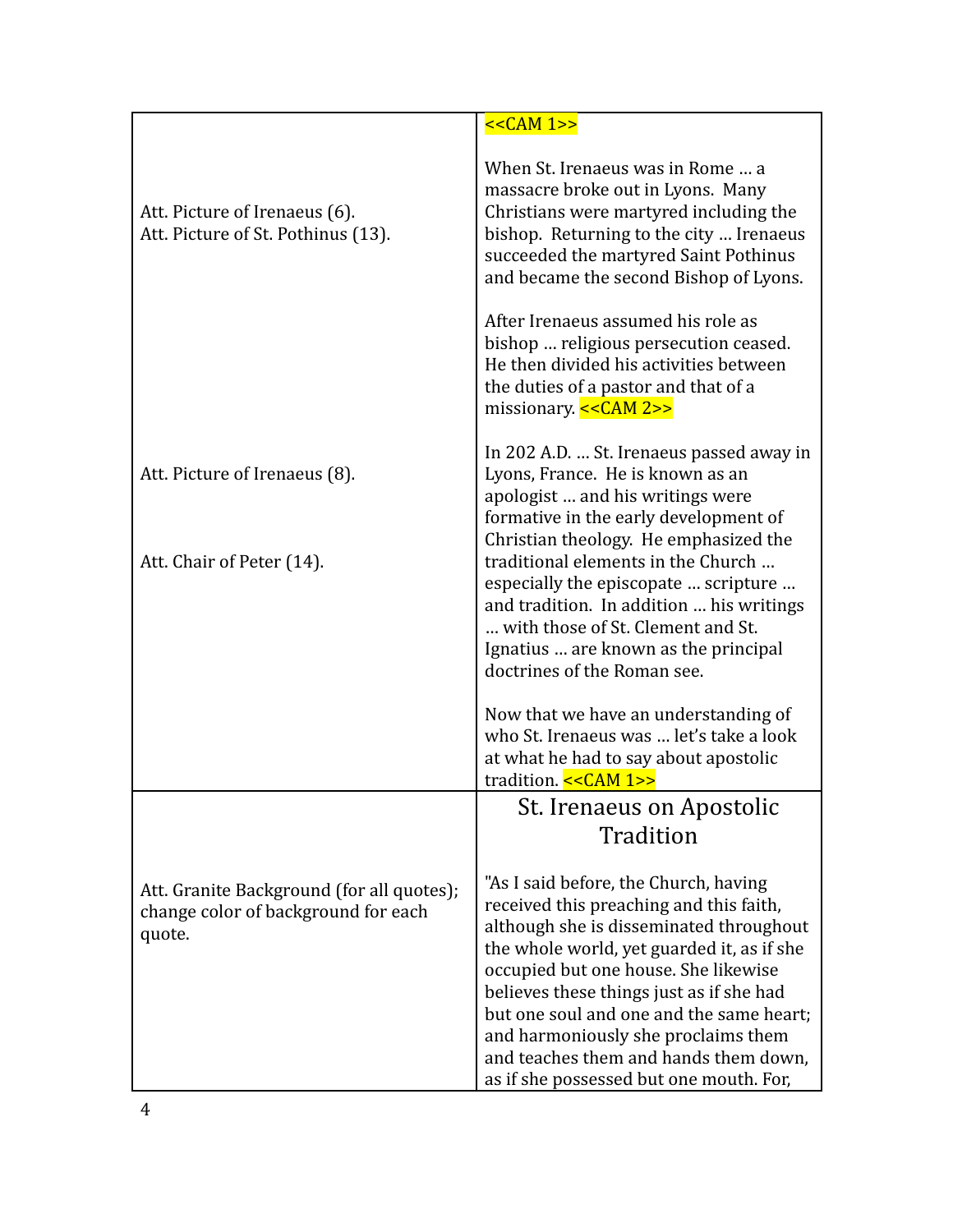| while the languages of the world are<br>diverse, nevertheless, the authority of<br>the tradition is one and the same"<br>(Against Heresies 1:10:2 [A.D. 189]).                                                                                                                                                                                                                                                                                                                                                                                                                                                                                                         |
|------------------------------------------------------------------------------------------------------------------------------------------------------------------------------------------------------------------------------------------------------------------------------------------------------------------------------------------------------------------------------------------------------------------------------------------------------------------------------------------------------------------------------------------------------------------------------------------------------------------------------------------------------------------------|
| "That is why it is surely necessary to<br>avoid them [heretics], while cherishing<br>with the utmost diligence the things<br>pertaining to the Church, and to lay hold<br>of the tradition of truth What if the<br>apostles had not in fact left writings to<br>us? Would it not be necessary to follow<br>the order of tradition, which was handed<br>down to those to whom they entrusted<br>the churches?" (ibid., 3:4:1).                                                                                                                                                                                                                                          |
| "It is possible, then, for everyone in every<br>church, who may wish to know the truth,<br>to contemplate the tradition of the<br>apostles which has been made known<br>throughout the whole world. And we are<br>in a position to enumerate those who<br>were instituted bishops by the apostles<br>and their successors to our own times-<br>men who neither knew nor taught<br>anything like these heretics rave about.                                                                                                                                                                                                                                             |
| "But since it would be too long to<br>enumerate in such a volume as this the<br>successions of all the churches, we shall<br>confound all those who, in whatever<br>manner, whether through self-<br>satisfaction or vainglory, or through<br>blindness and wicked opinion, assemble<br>other than where it is proper, by pointing<br>out here the successions of the bishops<br>of the greatest and most ancient church<br>known to all, founded and organized at<br>Rome by the two most glorious apostles,<br>Peter and Paul, that church which has<br>the tradition and the faith which comes<br>down to us after having been announced<br>to men by the apostles. |